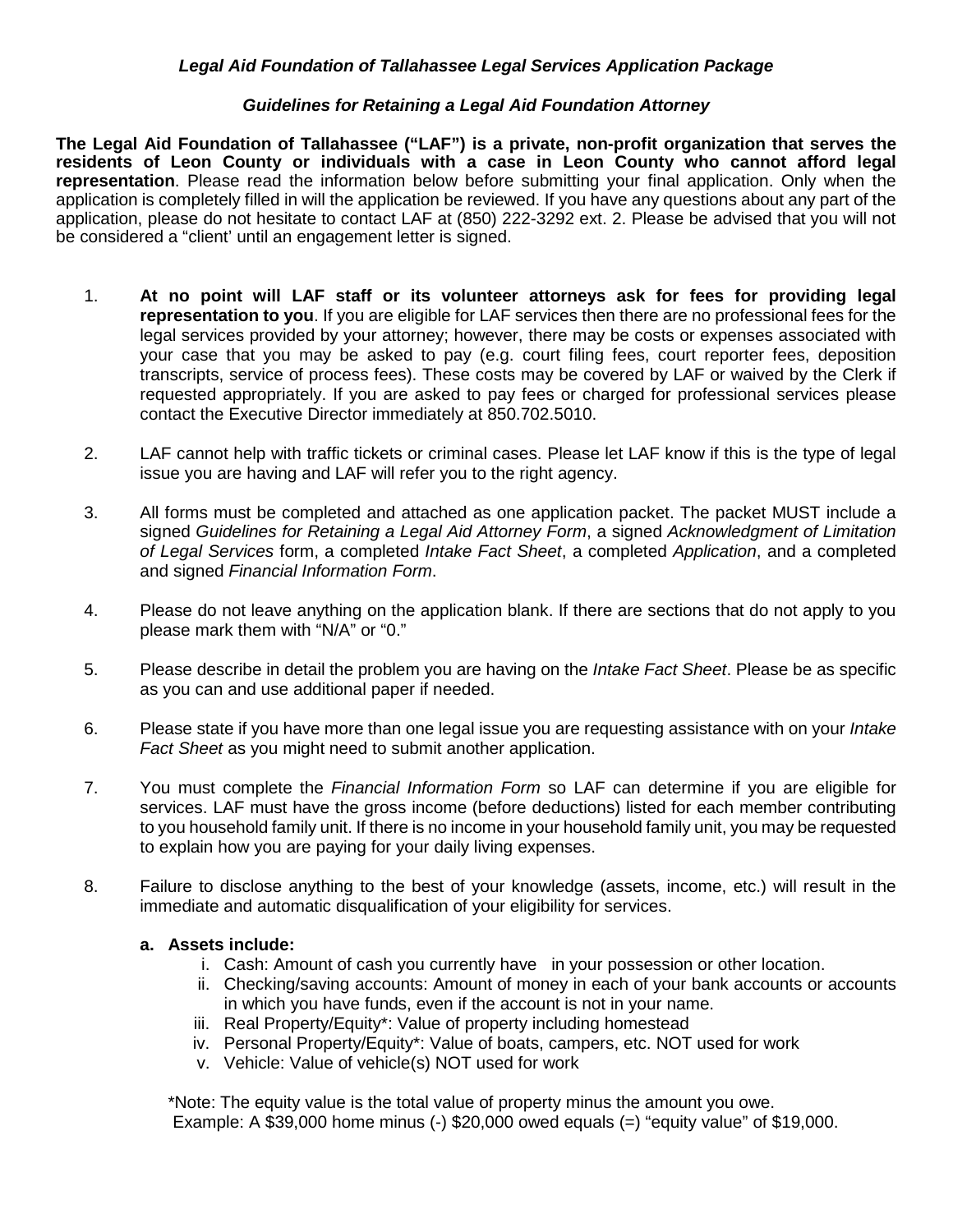- **b. Expenses include the monthly amount spent in each category for your household family unit.**
	- i. Automobile Expenses: Gas, maintenance to car, cab fare, insurance
	- ii. Child Care/Support: Monies paid for child care services or for child support payments
	- iii. Medical: Monies spent for medical bills not covered by insurance
	- iv. Age/Physical Infirmity: Monies spent for special needs of an aged or disabled person
	- v. Fixed Debt/Obligations: Mortgage payments, rent, car loan payments, alimony, business equipment loans, taxes
- 9. Please indicate the best way and best times to reach you. Unfortunately, if LAF is unable to contact you, you may be removed from the waiting list.
- 10. If you meet the eligibility requirements, LAF may have an in-house attorney handle your matter or may refer the matter to an attorney who volunteers with LAF. Such referral may occur at any point in the representation.
- 11. If you miss your appointment without notifying LAF ahead of time you will be marked as a "no show" and may not be rescheduled. LAF understands emergency circumstances may come up, but this must be communicated with LAF as soon as possible.
- 12. Please do not bring any children to your appointment with your attorney. If this is unavoidable, please let LAF or your volunteer attorney know beforehand.
- 13. If your case if referred to the Pro Bono Legal Services program, the attorney you are meeting with is volunteering his or her time for you as a free service because they believe you should have access to the justice system. The attorneys who volunteer with LAF are not obligated to do so. This means they want to represent you.
- 14. Once you have met with your assigned attorney for the first time, it will be your responsibility to stay in contact with the attorney. If your attorney is unable to maintain contact with you, he or she may withdraw from your case and you may not be reassigned to another attorney.

## **If your application is illegibly written and difficult to understand, we will not process your application.**

## **I have read and understand the above.**

**Signature: \_\_\_\_\_\_\_\_\_\_\_\_\_\_\_\_\_\_\_\_\_\_\_\_\_\_\_\_\_\_\_\_\_\_\_\_\_\_\_\_\_\_\_\_\_\_\_\_ Date: \_\_\_\_\_\_\_\_\_\_\_\_\_\_\_\_\_\_\_** 

**Printed Name: \_\_\_\_\_\_\_\_\_\_\_\_\_\_\_\_\_\_\_\_\_\_\_\_\_\_\_\_\_\_\_\_\_\_\_\_\_\_\_\_\_\_\_\_**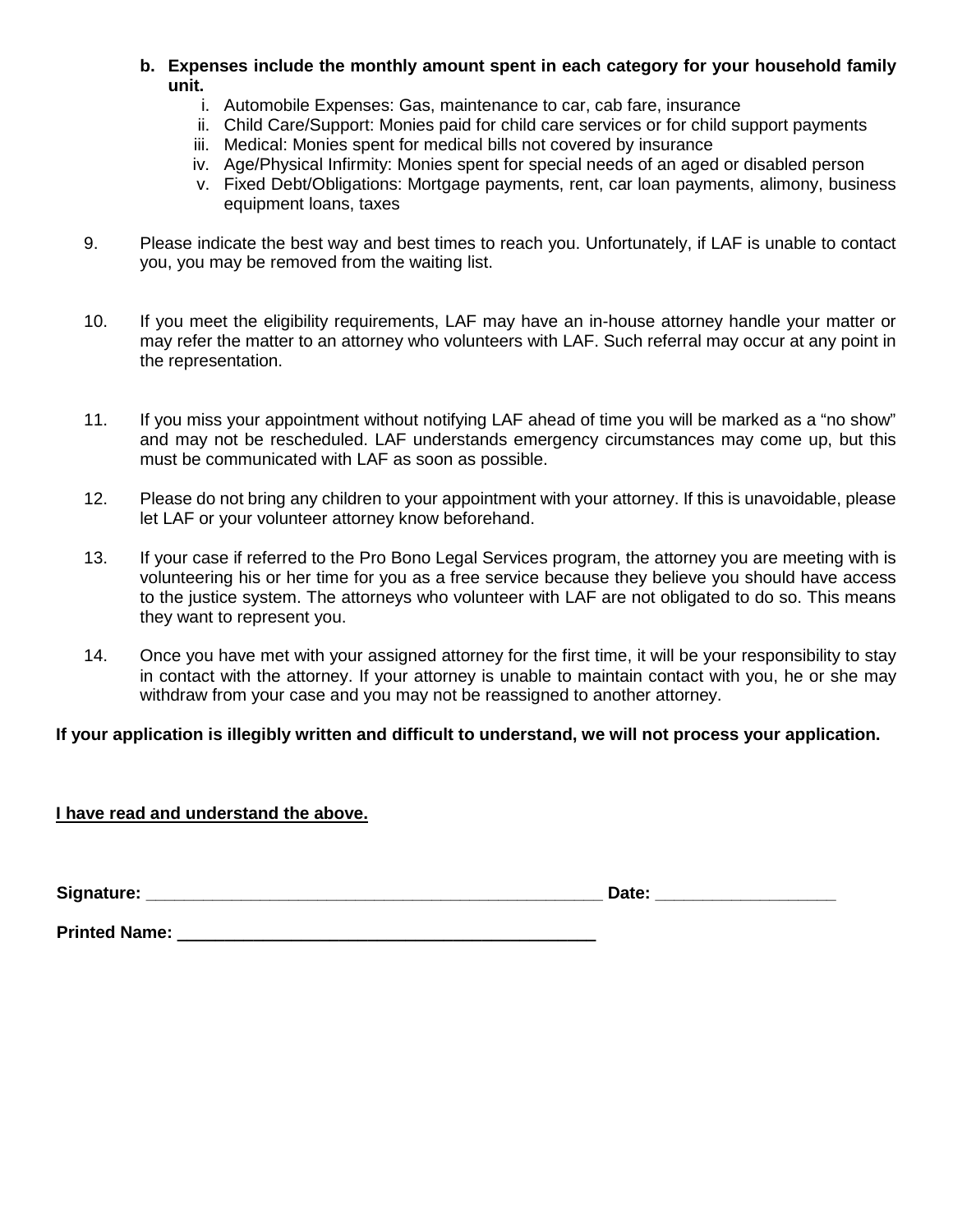## *Legal Aid Foundation of Tallahassee Legal Services Application Package*

## *Acknowledgment of Limitation of Legal Services*

By using this application, you are asking The Legal Aid Foundation of Tallahassee ("LAF") for legal help in Leon County, Florida. LAF's staff will use the information you provide to see if LAF can help you. LAF will keep all of the information you submit **completely confidential, except as needed to process your case, in response to a subpoena, or other legal matters in which we are required to provide this information.**

**This application may be used to apply for ALL of LAF's legal services (Mobile Law for All, Promise Zone, and Pro Bono Legal Services). By completing this application, you are allowing LAF to use this one application for all services.**

Please note that LAF cannot accept every case. Unless LAF tells you that your case has been accepted, you are not LAF's client. Once your application is received, a staff member will contact you at the phone number you provide **within two business days**. If you do not hear from LAF **within two business days**, please call 850-222-3292 and let the operator know you have completed an intake application and would like to make sure it has been received.

**If you have a court date scheduled within the next two weeks, received notice that your house will be sold at foreclosure within the next 15 days, received an eviction that requires a response in five days, or have a deadline within the next 10 days please note this clearly on your application and let someone on staff know your situation when you complete and turn in your paperwork.** Assigning an attorney may take longer than you have time for. If you let LAF know the upcoming deadlines or dates, LAF may be able to refer you to another service to make sure you have legal representation.

**I have read the information above, agree to the terms described, and acknowledge that if I receive a consultation with an attorney, the attorney is under no obligation or agreement to provide me with any legal representation or services after the consultation.** 

Signature: **Example 20 and 20 and 20 and 20 and 20 and 20 and 20 and 20 and 20 and 20 and 20 and 20 and 20 and 20 and 20 and 20 and 20 and 20 and 20 and 20 and 20 and 20 and 20 and 20 and 20 and 20 and 20 and 20 and 20 and** 

**Printed Name: \_\_\_\_\_\_\_\_\_\_\_\_\_\_\_\_\_\_\_\_\_\_\_\_\_\_\_\_\_\_\_\_\_\_\_\_**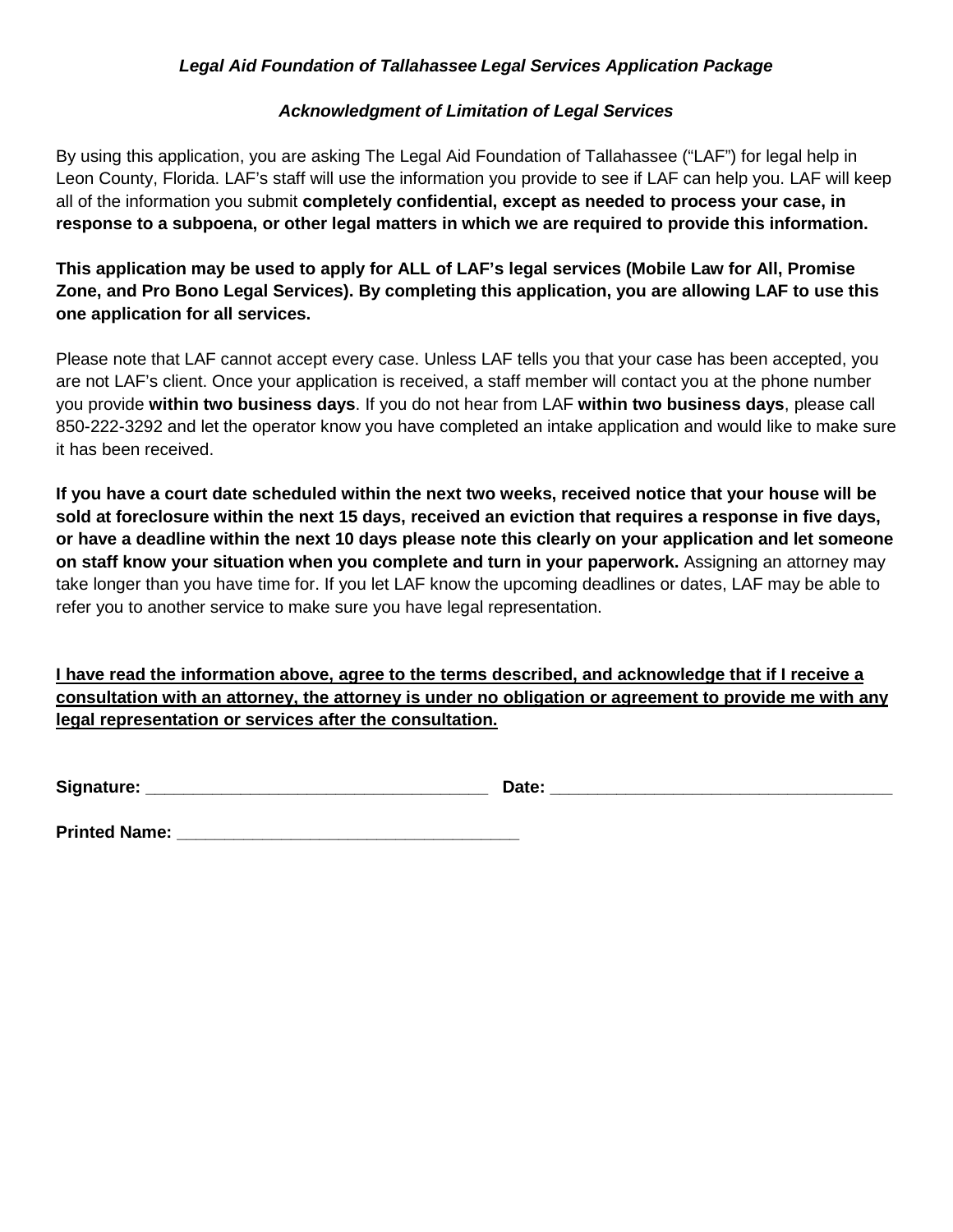# *Legal Aid Foundation of Tallahassee Legal Services Application Package*

## *Intake Fact Sheet*

| Name: $\_\_$                                                       |                            |                    | Date:                                                                                                           |                            |  |
|--------------------------------------------------------------------|----------------------------|--------------------|-----------------------------------------------------------------------------------------------------------------|----------------------------|--|
| Type of Case (Please choose one):                                  |                            |                    |                                                                                                                 |                            |  |
| $\bigcirc$ Bankruptcy                                              | <b>O</b> Employment        |                    | Property<br>$\circ$                                                                                             | <b>C</b> Landlord/Tenant   |  |
| $\bigcirc$ Paternity                                               | <b>Divorce</b><br>$\Omega$ |                    | <b>Child Support</b><br>$\circ$                                                                                 | Custody/Visitation         |  |
| Adoption<br>$\circ$                                                | <b>Guardianship</b>        |                    | <b>O</b> Contract                                                                                               | $\bigcirc$ Will            |  |
| <b>O</b> Power of Attorney                                         | Probate                    |                    | ◯ Social Security/SSI                                                                                           | <b>O</b> Purchase of Goods |  |
| <b>O</b> Emancipation                                              | <b>O</b> Collections       |                    | ◯ Tax Issue                                                                                                     | ∩ Foreclosure              |  |
| O Other (Describe)                                                 |                            |                    |                                                                                                                 |                            |  |
| Do you wish to obtain advice only?<br>Have you received a Summons? |                            | $O$ $YES$<br>O YES | $O$ $NO$<br>$O$ $NO$                                                                                            |                            |  |
|                                                                    |                            |                    |                                                                                                                 |                            |  |
|                                                                    |                            |                    | The adverse party is the person or organization that is on the other side of your legal problem. If you are not |                            |  |
| sure or do not know, leave this blank.                             |                            |                    |                                                                                                                 |                            |  |
|                                                                    |                            |                    |                                                                                                                 |                            |  |

**\_\_\_\_\_\_\_\_\_\_\_\_\_\_\_\_\_\_\_\_\_\_\_\_\_\_\_\_\_\_\_\_\_\_\_\_\_\_\_\_\_\_\_\_\_\_\_\_\_\_\_\_\_\_\_\_\_\_\_\_\_\_\_\_\_\_\_\_\_\_\_\_\_\_\_\_\_\_\_\_\_\_\_\_\_\_\_\_**

**\_\_\_\_\_\_\_\_\_\_\_\_\_\_\_\_\_\_\_\_\_\_\_\_\_\_\_\_\_\_\_\_\_\_\_\_\_\_\_\_\_\_\_\_\_\_\_\_\_\_\_\_\_\_\_\_\_\_\_\_\_\_\_\_\_\_\_\_\_\_\_\_\_\_\_\_\_\_\_\_\_\_\_\_\_\_\_\_**

**\_\_\_\_\_\_\_\_\_\_\_\_\_\_\_\_\_\_\_\_\_\_\_\_\_\_\_\_\_\_\_\_\_\_\_\_\_\_\_\_\_\_\_\_\_\_\_\_\_\_\_\_\_\_\_\_\_\_\_\_\_\_\_\_\_\_\_\_\_\_\_\_\_\_\_\_\_\_\_\_\_\_\_\_\_\_\_\_**

**\_\_\_\_\_\_\_\_\_\_\_\_\_\_\_\_\_\_\_\_\_\_\_\_\_\_\_\_\_\_\_\_\_\_\_\_\_\_\_\_\_\_\_\_\_\_\_\_\_\_\_\_\_\_\_\_\_\_\_\_\_\_\_\_\_\_\_\_\_\_\_\_\_\_\_\_\_\_\_\_\_\_\_\_\_\_\_\_**

**\_\_\_\_\_\_\_\_\_\_\_\_\_\_\_\_\_\_\_\_\_\_\_\_\_\_\_\_\_\_\_\_\_\_\_\_\_\_\_\_\_\_\_\_\_\_\_\_\_\_\_\_\_\_\_\_\_\_\_\_\_\_\_\_\_\_\_\_\_\_\_\_\_\_\_\_\_\_\_\_\_\_\_\_\_\_\_\_**

**\_\_\_\_\_\_\_\_\_\_\_\_\_\_\_\_\_\_\_\_\_\_\_\_\_\_\_\_\_\_\_\_\_\_\_\_\_\_\_\_\_\_\_\_\_\_\_\_\_\_\_\_\_\_\_\_\_\_\_\_\_\_\_\_\_\_\_\_\_\_\_\_\_\_\_\_\_\_\_\_\_\_\_\_\_\_\_\_**

**\_\_\_\_\_\_\_\_\_\_\_\_\_\_\_\_\_\_\_\_\_\_\_\_\_\_\_\_\_\_\_\_\_\_\_\_\_\_\_\_\_\_\_\_\_\_\_\_\_\_\_\_\_\_\_\_\_\_\_\_\_\_\_\_\_\_\_\_\_\_\_\_\_\_\_\_\_\_\_\_\_\_\_\_\_\_\_\_**

**\_\_\_\_\_\_\_\_\_\_\_\_\_\_\_\_\_\_\_\_\_\_\_\_\_\_\_\_\_\_\_\_\_\_\_\_\_\_\_\_\_\_\_\_\_\_\_\_\_\_\_\_\_\_\_\_\_\_\_\_\_\_\_\_\_\_\_\_\_\_\_\_\_\_\_\_\_\_\_\_\_\_\_\_\_\_\_\_**

**\_\_\_\_\_\_\_\_\_\_\_\_\_\_\_\_\_\_\_\_\_\_\_\_\_\_\_\_\_\_\_\_\_\_\_\_\_\_\_\_\_\_\_\_\_\_\_\_\_\_\_\_\_\_\_\_\_\_\_\_\_\_\_\_\_\_\_\_\_\_\_\_\_\_\_\_\_\_\_\_\_\_\_\_\_\_\_\_**

**\_\_\_\_\_\_\_\_\_\_\_\_\_\_\_\_\_\_\_\_\_\_\_\_\_\_\_\_\_\_\_\_\_\_\_\_\_\_\_\_\_\_\_\_\_\_\_\_\_\_\_\_\_\_\_\_\_\_\_\_\_\_\_\_\_\_\_\_\_\_\_\_\_\_\_\_\_\_\_\_\_\_\_\_\_\_\_\_**

**\_\_\_\_\_\_\_\_\_\_\_\_\_\_\_\_\_\_\_\_\_\_\_\_\_\_\_\_\_\_\_\_\_\_\_\_\_\_\_\_\_\_\_\_\_\_\_\_\_\_\_\_\_\_\_\_\_\_\_\_\_\_\_\_\_\_\_\_\_\_\_\_\_\_\_\_\_\_\_\_\_\_\_\_\_\_\_\_**

**\_\_\_\_\_\_\_\_\_\_\_\_\_\_\_\_\_\_\_\_\_\_\_\_\_\_\_\_\_\_\_\_\_\_\_\_\_\_\_\_\_\_\_\_\_\_\_\_\_\_\_\_\_\_\_\_\_\_\_\_\_\_\_\_\_\_\_\_\_\_\_\_\_\_\_\_\_\_\_\_\_\_\_\_\_\_\_\_**

**\_\_\_\_\_\_\_\_\_\_\_\_\_\_\_\_\_\_\_\_\_\_\_\_\_\_\_\_\_\_\_\_\_\_\_\_\_\_\_\_\_\_\_\_\_\_\_\_\_\_\_\_\_\_\_\_\_\_\_\_\_\_\_\_\_\_\_\_\_\_\_\_\_\_\_\_\_\_\_\_\_\_\_\_\_\_\_\_**

**\_\_\_\_\_\_\_\_\_\_\_\_\_\_\_\_\_\_\_\_\_\_\_\_\_\_\_\_\_\_\_\_\_\_\_\_\_\_\_\_\_\_\_\_\_\_\_\_\_\_\_\_\_\_\_\_\_\_\_\_\_\_\_\_\_\_\_\_\_\_\_\_\_\_\_\_\_\_\_\_\_\_\_\_\_\_\_\_**

# **Briefly describe your legal matter**

This section must be completed and be legible or we will not be able to process your application.

**Please list any legal documents you have regarding this matter:**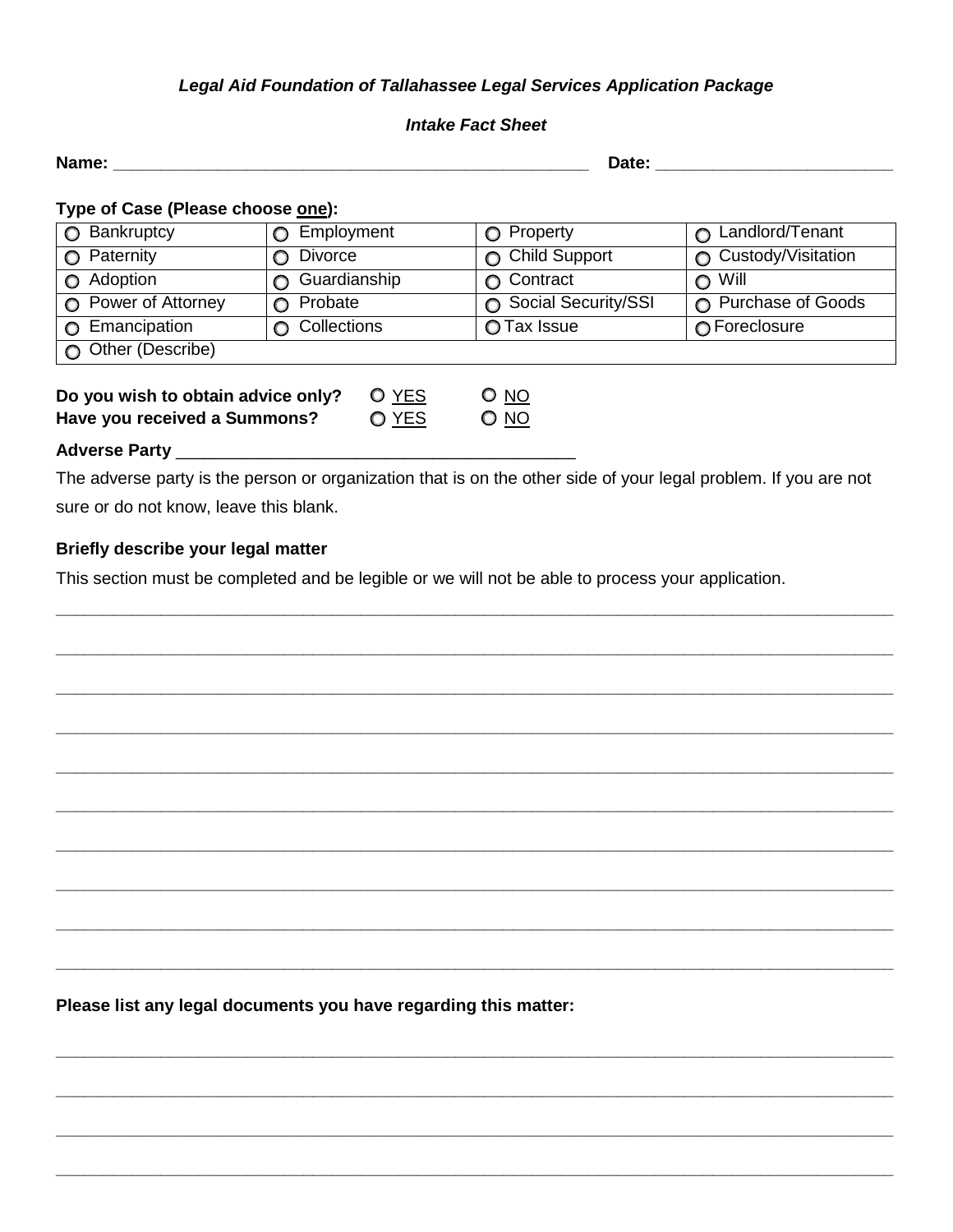#### *Legal Aid Foundation of Tallahassee Legal Services Application Package Application for Legal Services*

# **PLEASE FILL IN ALL THE BLANKS OR CIRCLE THE APPROPRIATE ANSWER**

| <b>Full Legal Name:</b>                                                                                                                                                                                                                                    |
|------------------------------------------------------------------------------------------------------------------------------------------------------------------------------------------------------------------------------------------------------------|
| <b>Address:</b>                                                                                                                                                                                                                                            |
| City, State, Zip Code:                                                                                                                                                                                                                                     |
| Note: if you are homeless, please provide a zip code of the area where you spend most of your time.                                                                                                                                                        |
| Is this the best address for receiving mail? $\bigcirc$ YES<br><b>NO</b>                                                                                                                                                                                   |
|                                                                                                                                                                                                                                                            |
|                                                                                                                                                                                                                                                            |
|                                                                                                                                                                                                                                                            |
| How many years or months have you lived in Leon County? ________________________                                                                                                                                                                           |
| If you do not live in Leon County, is this a Leon County case?<br><b>I DON'T KNOW</b><br>O YES<br><u>NO</u>                                                                                                                                                |
| Please select where you currently live from one of the options below:                                                                                                                                                                                      |
| Own Home<br><b>Friends/Relatives</b><br><b>Assisted Living Facility</b><br><b>Shelter</b><br>O<br>Own Mobile Home<br><b>Mental Health Facility</b><br>O Nursing Home<br><b>Rent Apartment</b><br><b>O</b> Rent Home<br>O Other/Unknown<br><b>Rent Room</b> |
| Gender (Select one):<br>Self-Identified Gender: ________________<br>Male<br><b>Female</b>                                                                                                                                                                  |
| Marital Status (Select one):<br>◯ Single<br>O Married<br>O Divorced<br>O Widowed<br>◯ Separated                                                                                                                                                            |
| Race (Select one): O Black<br>O Native American<br>O White<br>O Hispanic<br>O Asian<br>O Multicultural                                                                                                                                                     |
|                                                                                                                                                                                                                                                            |
| <u>O NO</u>                                                                                                                                                                                                                                                |
| Are you a veteran? $\bigcirc$ YES<br>$O$ NO                                                                                                                                                                                                                |
| Case Number (if already filed) _______________________                                                                                                                                                                                                     |
| Is there a domestic violence injunction pending? $\bigcirc$ YES - Case No.: _______________<br><u>O NO</u>                                                                                                                                                 |
| Has there been domestic violence or abuse in the past?<br>O YES<br><u>O NO</u>                                                                                                                                                                             |
| Is Department of Revenue involved?<br>O YES<br><u>O NO</u>                                                                                                                                                                                                 |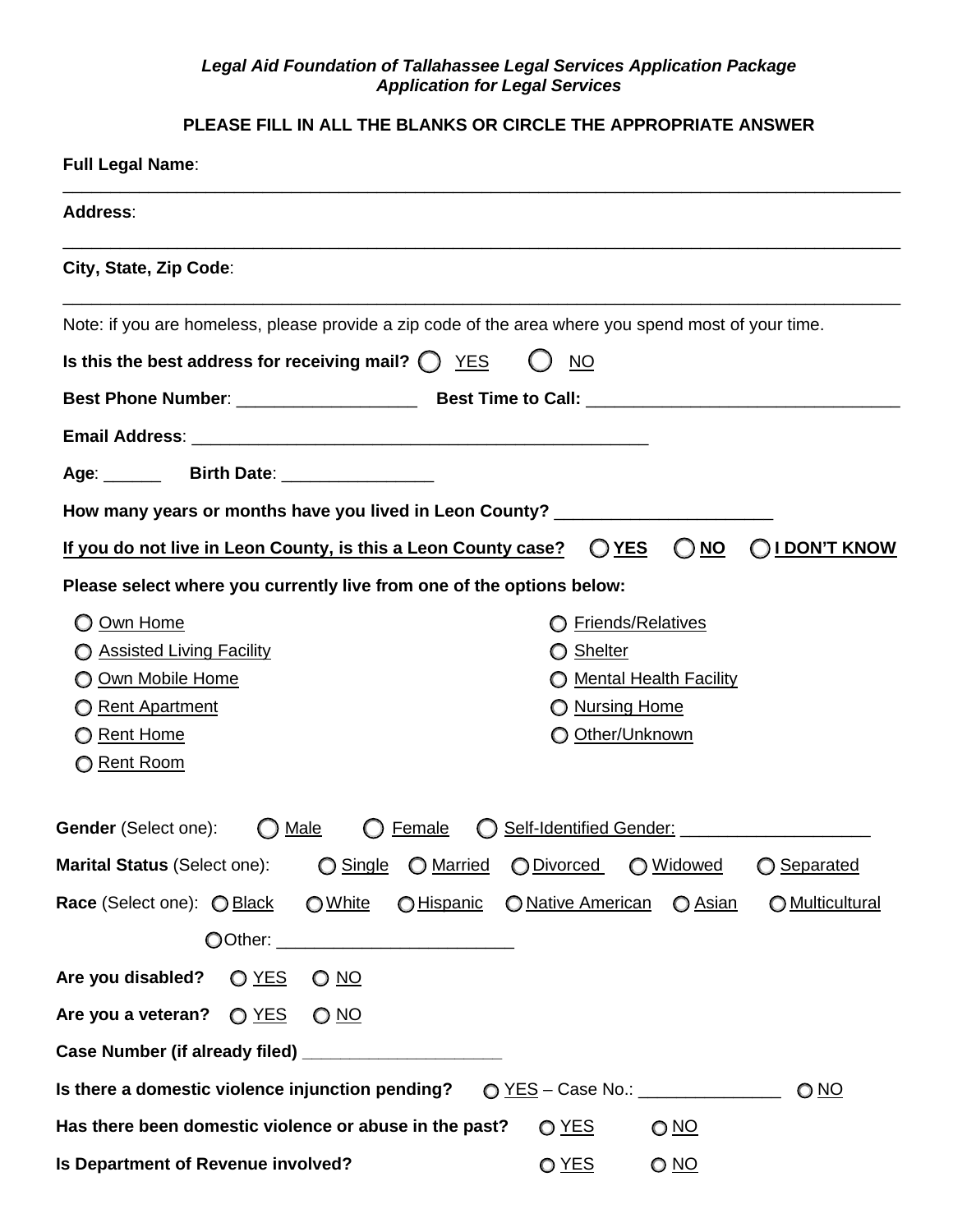| Is Department of Children & Families involved?                                                          | O YES           | O <sub>NO</sub> |                                                                                                                                                                                                                                     |  |  |  |
|---------------------------------------------------------------------------------------------------------|-----------------|-----------------|-------------------------------------------------------------------------------------------------------------------------------------------------------------------------------------------------------------------------------------|--|--|--|
| If a child is involved, where is the child located?                                                     |                 |                 |                                                                                                                                                                                                                                     |  |  |  |
| Has this case ever been in dependency?                                                                  | O YES           | <u>O NO</u>     |                                                                                                                                                                                                                                     |  |  |  |
| Have you had an attorney for this issue?                                                                |                 |                 |                                                                                                                                                                                                                                     |  |  |  |
|                                                                                                         |                 |                 | <u>O NO</u>                                                                                                                                                                                                                         |  |  |  |
| Do you currently have a deadline for this case? $Q$ $YES$                                               | O <sub>NO</sub> |                 |                                                                                                                                                                                                                                     |  |  |  |
| Has mediation or a hearing been scheduled? $QYES$<br>O <sub>NO</sub>                                    |                 |                 |                                                                                                                                                                                                                                     |  |  |  |
| <b>Legal Services of North Florida</b><br>Before today, have you used <u>Legal Aid Foundation</u><br>or |                 |                 |                                                                                                                                                                                                                                     |  |  |  |
| If yes, what was the issue?                                                                             |                 |                 |                                                                                                                                                                                                                                     |  |  |  |
|                                                                                                         |                 |                 |                                                                                                                                                                                                                                     |  |  |  |
| How did you hear about the Legal Aid Foundation (You may select more than one)?                         |                 |                 |                                                                                                                                                                                                                                     |  |  |  |
| Friend<br><b>Family</b><br><b>S</b> rochure   Website                                                   |                 |                 | Florida Bar The Yellow Pages                                                                                                                                                                                                        |  |  |  |
| Social Media<br><b>Attorney's Office</b>                                                                |                 |                 | Other: <u>University</u> Charles Communication of the Communication of the Communication of the Communication of the Communication of the Communication of the Communication of the Communication of the Communication of the Commu |  |  |  |
| Please enter the number of people in household including yourself:                                      |                 |                 |                                                                                                                                                                                                                                     |  |  |  |
| Number of adults: _______ Number children: ______                                                       |                 |                 |                                                                                                                                                                                                                                     |  |  |  |
| Total number of people in household (including yourself): ______                                        |                 |                 |                                                                                                                                                                                                                                     |  |  |  |
| Is your primary head of household a female? $Q$ $YES$                                                   | <u>O NO</u>     |                 |                                                                                                                                                                                                                                     |  |  |  |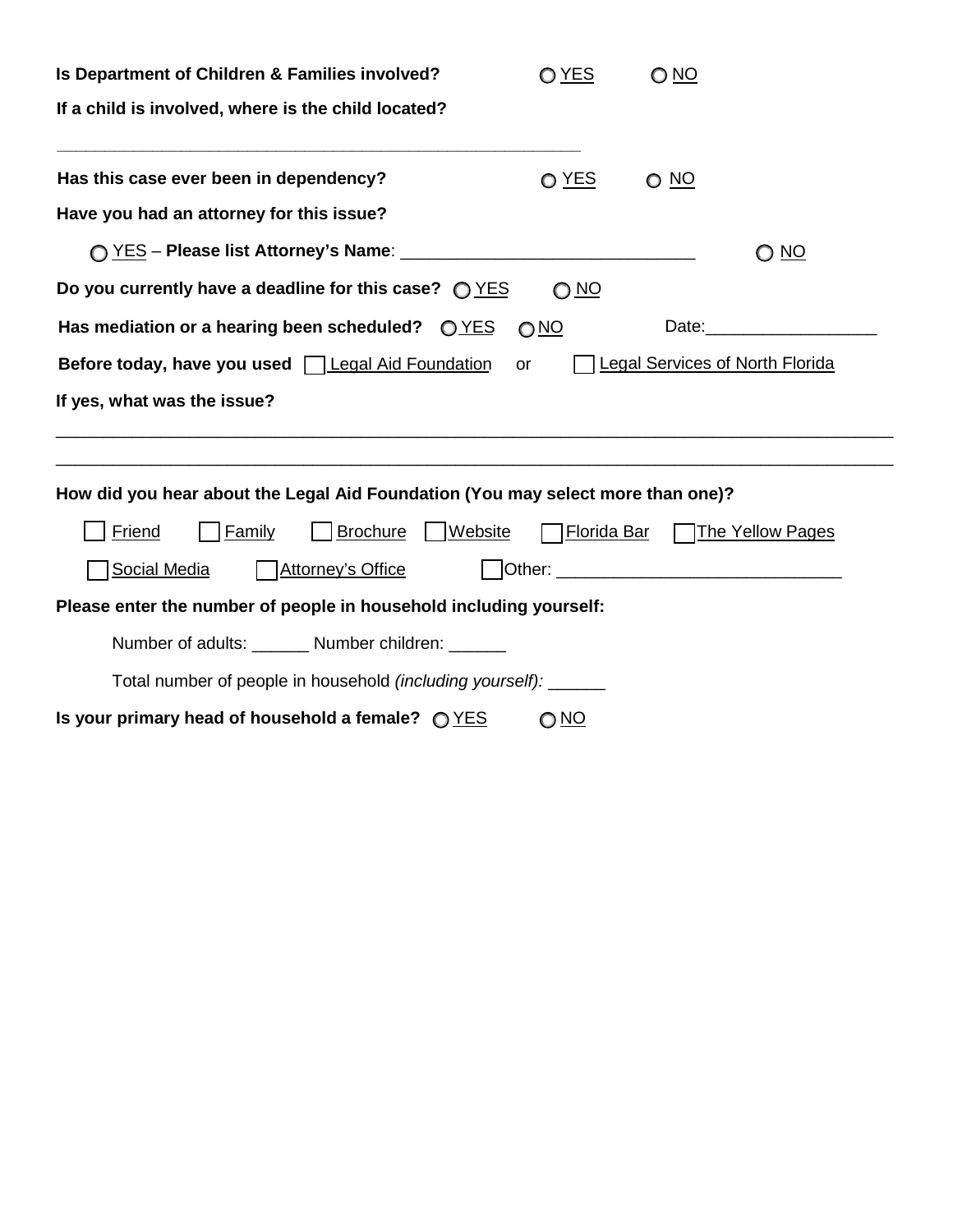#### *Legal Aid Foundation of Tallahassee Legal Services Application Package Financial Information*

Please specify income and expenses you or any member of your household have. You will need to specify the type of income for each person in your household including yourself.

| My Occupation: __________________________________ |                                             | Employed by: _____________________                                                                                                                                                                                                |             |  |  |
|---------------------------------------------------|---------------------------------------------|-----------------------------------------------------------------------------------------------------------------------------------------------------------------------------------------------------------------------------------|-------------|--|--|
|                                                   | Business Address: ___________________       |                                                                                                                                                                                                                                   |             |  |  |
|                                                   |                                             | You are paid: $\bigcirc$ Every week $\bigcirc$ Every other week $\bigcirc$ Twice a month $\bigcirc$ Monthly $\bigcirc$ Other                                                                                                      |             |  |  |
|                                                   |                                             | *CHECK HERE IF YOU DO NOT HAVE CURRENT EMPLOYMENT $\Box$                                                                                                                                                                          |             |  |  |
|                                                   |                                             | Can you be claimed on someone else's income taxes? $\bigcirc$ YES                                                                                                                                                                 | <u>O NO</u> |  |  |
|                                                   |                                             | Do you have any reason to believe that your income is likely to change significantly in the near future?                                                                                                                          |             |  |  |
| O YES O NO                                        |                                             |                                                                                                                                                                                                                                   |             |  |  |
|                                                   | If YES, please select one of the following: |                                                                                                                                                                                                                                   |             |  |  |
|                                                   |                                             | a. I have a new job starting on __________________ (Date) and I will be making \$_____________ Month<br>b. I will be losing my job on _______________(Date)<br>c. My job is seasonal. I make approximately $\frac{1}{2}$ annually |             |  |  |

#### **PRESENT MONTHLY GROSS INCOME:**

Please fill this section out completely and to the best of your knowledge. If a section is not applicable to you please put "0". Please let the Legal Aid Foundation know if you have any questions on this section and staff will try to help clarify. Please list your **gross income amounts**. Gross income, also known as gross pay, is an individual's total pay before taxes or other deductions.

## **\*Check here if the ENTIRE household has no income**

| <b>Source</b>       | <b>APPLICANT</b>                     | <b>HOUSEHOLD</b><br><b>MEMBER 1</b> | <b>HOUSEHOLD</b><br><b>MEMBER 2</b> |              |
|---------------------|--------------------------------------|-------------------------------------|-------------------------------------|--------------|
|                     | <b>Amount</b>                        | <b>Amount</b>                       | <b>Amount</b>                       | <b>Total</b> |
| <b>Employment</b>   | \$                                   | \$                                  | \$                                  | \$<br>0.00   |
| <b>Welfare/SSI</b>  | $\overline{\boldsymbol{\mathsf{s}}}$ | \$                                  | \$                                  | \$0.00       |
| Soc. Sec.           | $\overline{\boldsymbol{\mathsf{s}}}$ | \$                                  | \$                                  | \$<br>0.00   |
| <b>Unemployment</b> | $\overline{\boldsymbol{\mathsf{s}}}$ | \$                                  | \$                                  | \$0.00       |
| <b>VA</b>           | \$                                   | \$                                  | \$                                  | \$<br>0.00   |
| <b>Other</b>        | \$                                   | \$                                  | \$                                  | \$<br>0.00   |
| <b>TOTAL</b>        | \$<br>0.00                           | \$<br>0.00                          | \$<br>0.00                          | \$<br>0.00   |